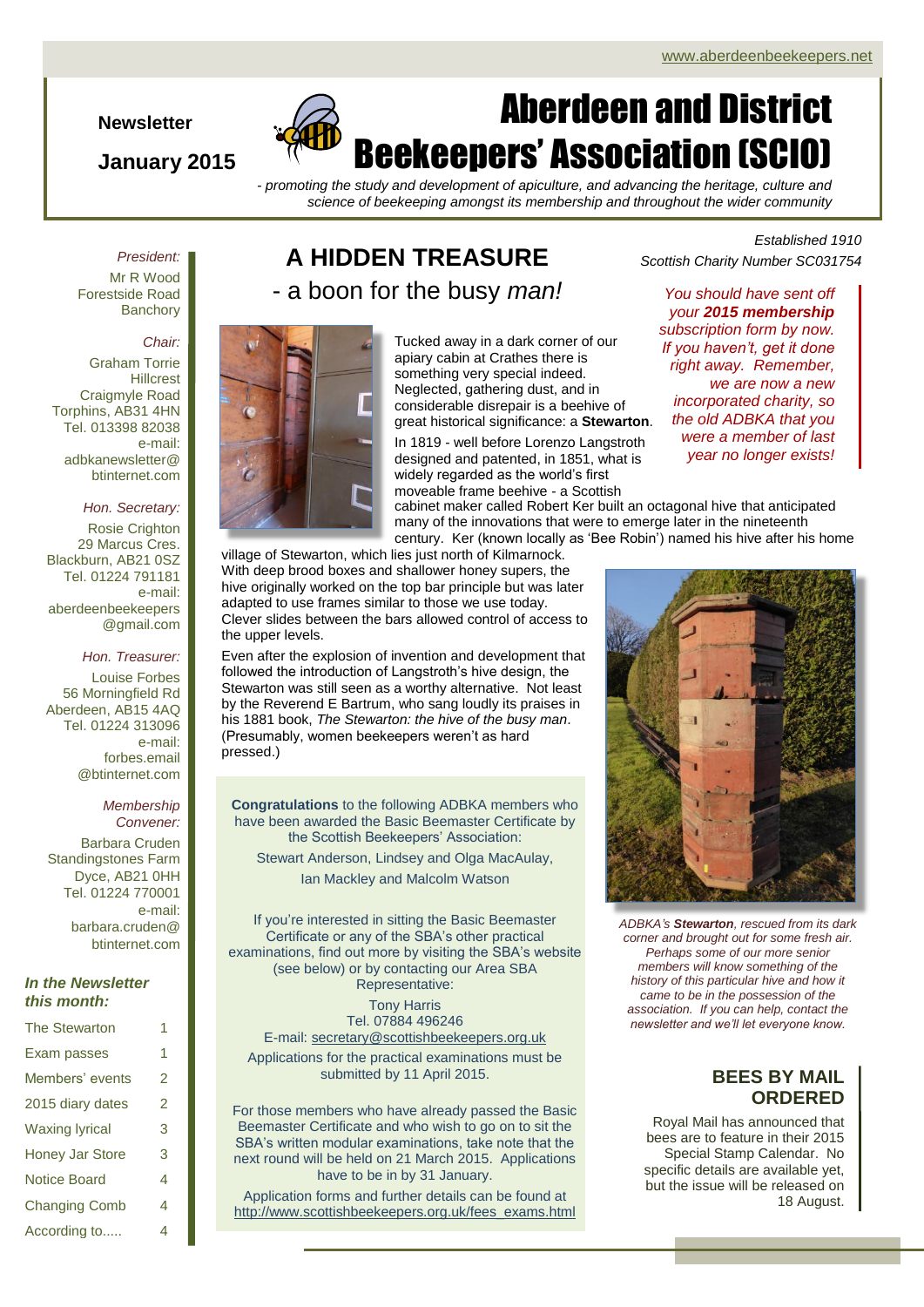## Page 2 of 4 ADBKA Newsletter

# **Members' Events** Members' Events

#### **TALK:**

#### **MY METHOD OF BEEKEEPING - Graeme Sharp, Bee Inspector**

Saturday 17 January at 2.00pm

The Kinellar Community Hall, Fintray Road, Blackburn AB21 0SS

#### **TALK: BEE HEALTH AND PESTICIDES**

#### **- Gavin Ramsey, SBA Bee Health Convener**

Saturday 28 March at 2.00pm

The Kinellar Community Hall, Fintray Road, Blackburn AB21 0SS

#### **2015 DIARY DATES**

#### – *from the SBA website* <http://www.scottishbeekeepers.org.uk/>

#### **March**

7 th – SBA Wax Workshop, Thornes, Newburgh 14th – SBA **AGM**, Dewars Centre, Perth 21<sup>st</sup> - SBA Exams, Modules 1,2,3,5, 6, 7 & 8

28th & 29th SBA Microscopy Course – SASA, Edinburgh

#### **April**

11<sup>th</sup> - SBA Skep Making Course, The Pyramids, Bathgate 17<sup>th</sup> – 19<sup>th</sup> - BBKA Spring Convention, Harper Adam College, Newport 25th – Honey Judge/Steward workshop – Portmoak Hall, Scotlandwell

#### **May**

16<sup>th</sup> - Scottish Government Bee Health Day, Barony College, Dumfries 23rd - SG Bee Health Day - East Lothian 29<sup>th</sup> to 31<sup>st</sup> - Gardening Scotland, Ingliston, Edinburgh

#### **June**

6 th – SG Bee Health Day – Perth 18<sup>th</sup> – 21<sup>st</sup> – Royal Highland Show, Ingliston

#### **July**

26<sup>th</sup> to 31<sup>st</sup> – Federation of Irish Beekeepers Conference, Gormanston

#### **August**

22<sup>nd</sup> - SBA Workshop on Honey Processing, Thornes, Newburgh

#### **September**

4<sup>th</sup> to 6<sup>th</sup> - Scottish National Honey Show, Camperdown Park, Dundee 12<sup>th</sup> - SBA Autumn Convention, Oatridge, Broxburn, West Lothian

#### **October**

Wed 30<sup>th</sup> Sep to Wed 7<sup>th</sup> Oct - SBA Tour - Speaker- Graham Royale, 29<sup>th</sup> - 31<sup>st</sup> - UK National Honey Show, Weybridge

#### **November**

14th – SBA Exams, Modules 1, 2,3,5,6, 7 & 8 21<sup>st</sup> - SBA Member's Meeting and Local Assn. Secretaries' Meeting

#### **FILM:**

#### *More than Honey*

Sat. 14 February at 2.00pm

The Kinellar Community Hall Fintray Road Blackburn AB21 0SS

> "**More than Honey** takes in all the things hurting bees overbreeding, pesticides, farming practices that upset their life cycles. By the time we see Chinese workers slowly and painfully pollinate trees by hand, unable to perform a fraction of one hive's work, it's clear that [director Markus Imhoof] is issuing a warning. Without any preachiness, this magically beautiful film urges us to take better care of the bees, and honor the irreplaceable things that they do for us." *Farran Smith Nehme, New York Post*

> If you're able to cope with some bad news, Professor of General Zoology at Queen's University Belfast, Robert Paxton, has warned that global warming will increase the impact of the honeybee gut parasite *Nosema ceranae* in Europe. It's a more deadly cousin of the familiar parasite, already widely spread throughout the UK*, Nosema apis*; where both are present the two compete with each other for dominance. Paxton explains: "We used a simple mathematical model to analyse the dynamic between the two species of parasite and we found the exotic *N. ceranae's* competitive advantage increases the warmer it gets, perhaps a legacy of its origins in the warmer east Asian climate."

#### You can read more about it in the *Ecologist* at

[http://www.theecologist.org/Ne](http://www.theecologist.org/News/news_round_up/2661779/bee_crisis_warmer_summers_will_help_new_parasite.html) [ws/news\\_round\\_up/2661779/b](http://www.theecologist.org/News/news_round_up/2661779/bee_crisis_warmer_summers_will_help_new_parasite.html) ee\_crisis\_warmer\_summers will help new parasite.html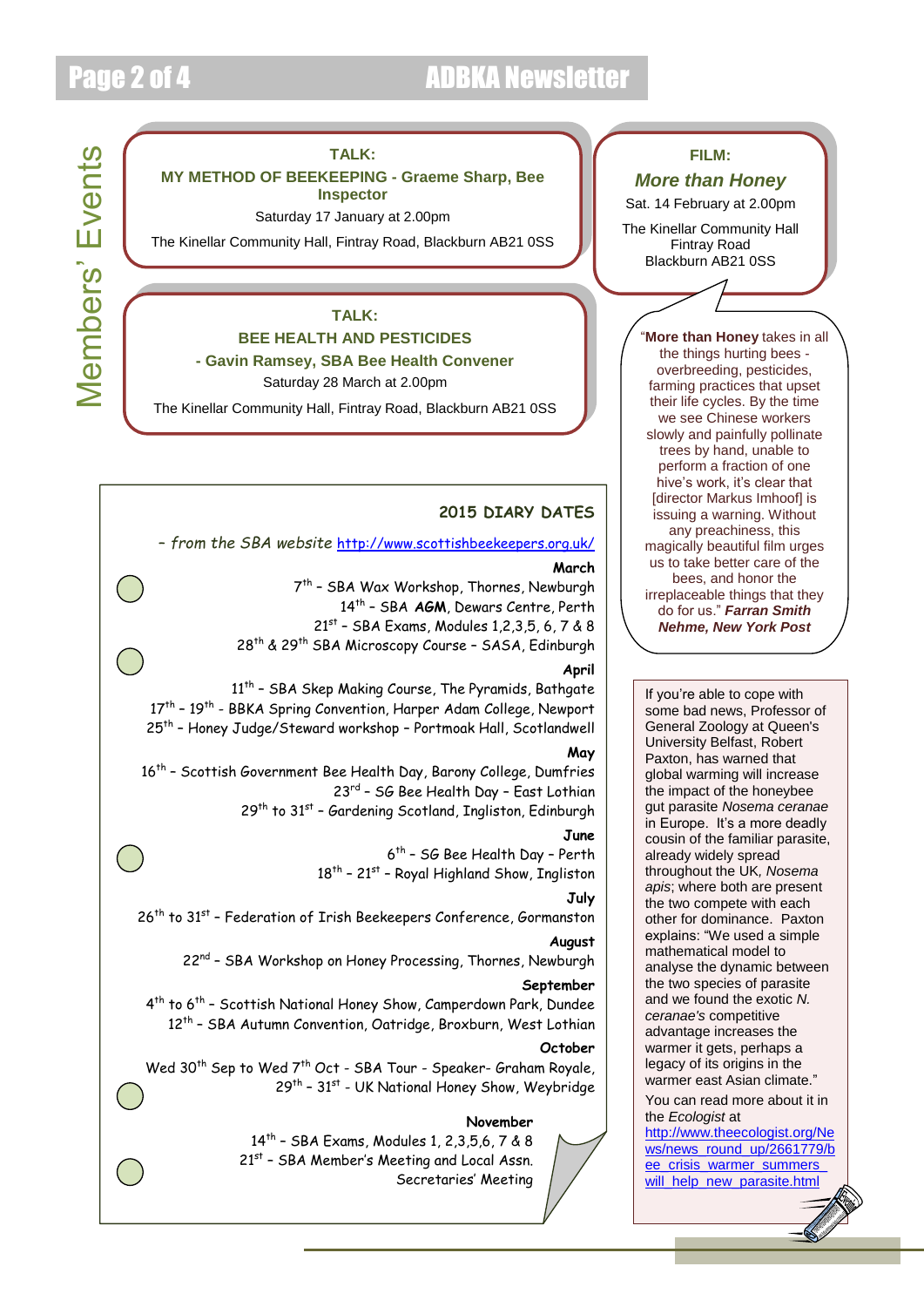## **Waxing Lyrical**

*In a series of emails to the newsletter, Stephen Palmer tells a story that might just inspire us to think again about what we do, or don't do, with old comb and cappings:*

#### *15 December 2014*

For the past few years I have been putting aside any old wax and scrapings – plus the products of uncapping and the solar wax extractor - in a plastic container. I was recently having a general tidy-up of the workshop and I came across the container of old wax. I borrowed the Association's steam wax extractor from Sandy [Gordon] and it worked perfectly. I am astonished to find that I now have a 10lb block of pure and clean beeswax. I know that the suppliers like Thornes run an exchange system of rendered wax for new foundation, but because I have my own foundation press I intend to get busy making my own foundation. There will be more than sufficient in this block for my needs – and I think I'll also make some soap and beeswax polish.



Moral of the story – don't throw away any 'surplus' wax. You can always make use of it!

#### *16 December 2014*

Today I returned the ADBKA steam extractor to Sandy and we discussed what I was going to do with such a large block of wax. I am going to make up some beeswax polish and the remainder will become sheets of foundation. Sandy asked me if I wanted to use the superb Hertzog Foundation Press that belongs to the ADBKA. I said "No thanks, because I was given one of my own twenty years ago". Sandy then said that the ADBKA Foundation Press hadn't been out of the box for more than ten years. Sandy commented that "people don't bother making foundation because it is easier to use either pre-wired foundation or to exchange rendered wax for sheets of foundation through the beekeeping suppliers' scheme".

There is another moral here – come on folks use the great ADBKA kit; it is an ideal job to do during the winter; there is a great sense of achievement that your bees are using foundation you have made. And in any case bees wax is pure gold dust – re-cycle your surplus wax and old combs!



#### *20 December 2014*

This is what 500ml of pure turpentine, 350gms of beeswax and 10gm of carnauba wax can produce. The last time I made beeswax polish was in 1990! It is nice to know that I can still do it. The major snag is that wax and turpentine are highly combustible and you need to take serious precautions when making the stuff on the kitchen stove!

And if members of the ADBKA need any incentive to try this out they might like to know that I have customers for all eight of the £5 tins of polish.

Stephen's article mentions the association's steam wax extractor and foundation press; see details below of these and other expensive pieces of equipment that you can borrow free of charge as a benefit of your ADBKA membership.

*Stephen* What's the connection between bees and the mulled wine you supped too much of last month? Find out by reading the BBC's account of "The Insects that Made Christmas" at [http://www.bbc.co.uk/news/science](http://www.bbc.co.uk/news/science-environment-30575208)[environment-30575208](http://www.bbc.co.uk/news/science-environment-30575208)

*Thanks to Jim Moynagh for this.*

#### **Visit the ADBKA Honey Jar Store for:**

Ragus Candy Apistan (10 strips, sufficient for 5 hives) Ambrosia Syrup Honey Jars and Lids Mesh Floors – National size (wire only) Hessian Squares for smoker fuel

*Free loan of:* Honey extractors Mini-melters Heather honey press Wax extractor Wax foundation press Approximately half a mile along Laurel Drive, turn into Laurel Place on your right - it's a semi-circle so take the second entrance into this street. Now turn left into Laurel Avenue. Danestone Market Garden is signposted, on the left, about 100 yards along.

**Danestone Market Garden AB22 8AJ**

You may be asked to show your ADBKA membership card when you visit the store, so remember to take it along

*For the loan items, a returnable £10 deposit is required, with the maximum length of loan being two weeks. As other members may be waiting to borrow extractors, etc. these must be returned on time and in a clean condition.*

The store is open between 6.30pm and 8pm on Wednesday evenings and at other times by arrangement with Sandy Gordon (Tel: 01224 484540)